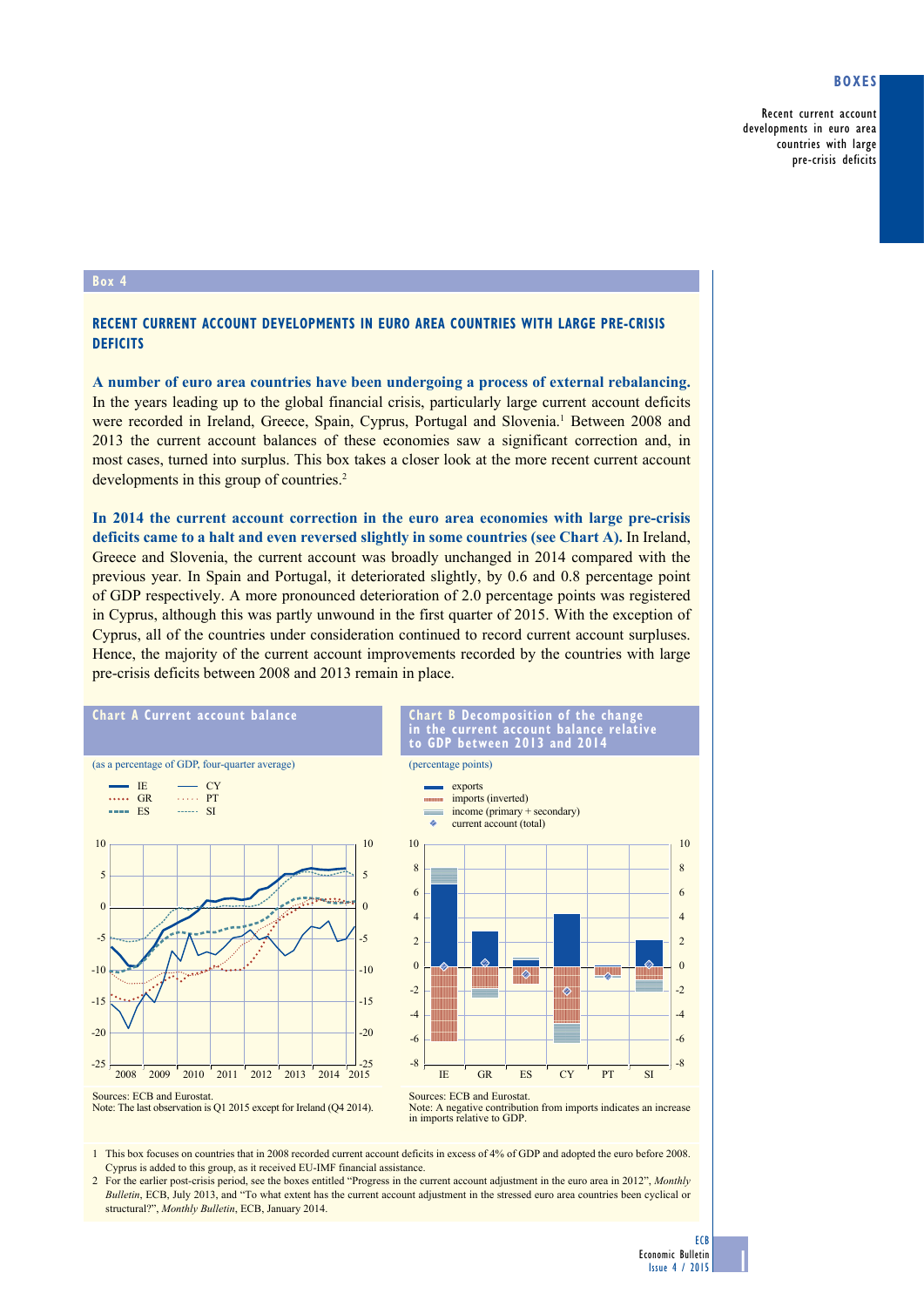**The recent current account developments mainly reflect a demand-driven recovery in imports, which counterbalanced the continued expansion in exports.** In 2014 exports increased in most countries, particularly Ireland, against the backdrop of strengthening foreign demand (see Chart B). However, imports also recovered from their persistent weakness, which can be partly explained by a gradual pick-up in domestic demand growth. In Cyprus, Greece, Slovenia and, to a lesser extent, Portugal, a deterioration in the combined primary and secondary income account also played a role.<sup>3</sup> In Cyprus, this was mainly driven by an emerging deficit in the direct investment income account, in Greece by a deterioration in the secondary income account and in Slovenia by a broad-based widening of the deficit on investment income.

**Looking at the 2009-14 period, the downward impact on the current account from the stabilisation of domestic demand was partly offset by sustained improvements in relative prices and costs, as well as the decline in oil prices.** Compared with 2009 (when the nominal effective exchange rate of the euro reached its peak), the real effective exchange rates of the countries with large pre-crisis current account deficits, deflated by unit labour costs, have depreciated by 10%-30% (see Chart C). In the case of Ireland, most of the real depreciation since 2009 is accounted for by decreases in the nominal effective exchange rate, while for the other countries the depreciation mainly reflected adjustments in unit labour costs relative to the other euro area countries and the rest of the world. With the exception of Slovenia, the countries with large pre-crisis current account deficits have by now largely unwound the losses in cost competitiveness,

as measured by the ULC-deflated real effective exchange rate recorded vis-à-vis the euro area between 1999 and the onset of the crisis. However, the pass-through from unit labour costs into both producer and export prices remains incomplete, reflecting factors such as continuing barriers to competition in product markets and increases in indirect taxes.

**In 2014 the decline in oil prices also supported the current account balances of euro area countries with large pre-crisis deficits.** Lower oil prices tend to reduce the oil bill and thus improve the structural deficit in trade in oil products. Between the last quarter of 2013 and the last quarter of 2014 the negative oil balances narrowed significantly in all countries except Greece (see Chart D), with price effects from lower oil prices being partly offset by stronger real imports of oil products owing to a pick-up in domestic demand.4 The resulting improvements in the oil trade balance were particularly large in Cyprus and Slovenia (around 1.5-2.0 percentage points of GDP),







3 The primary income account mainly captures investment income and the compensation of employees. The secondary income account shows current transfers, such as receipts from the EU community budget.

4 Greece – and, to a lesser extent, Portugal – hosts oil-refining industries and therefore simultaneously imports and exports oil and related products, such as light petroleum distillates.

2